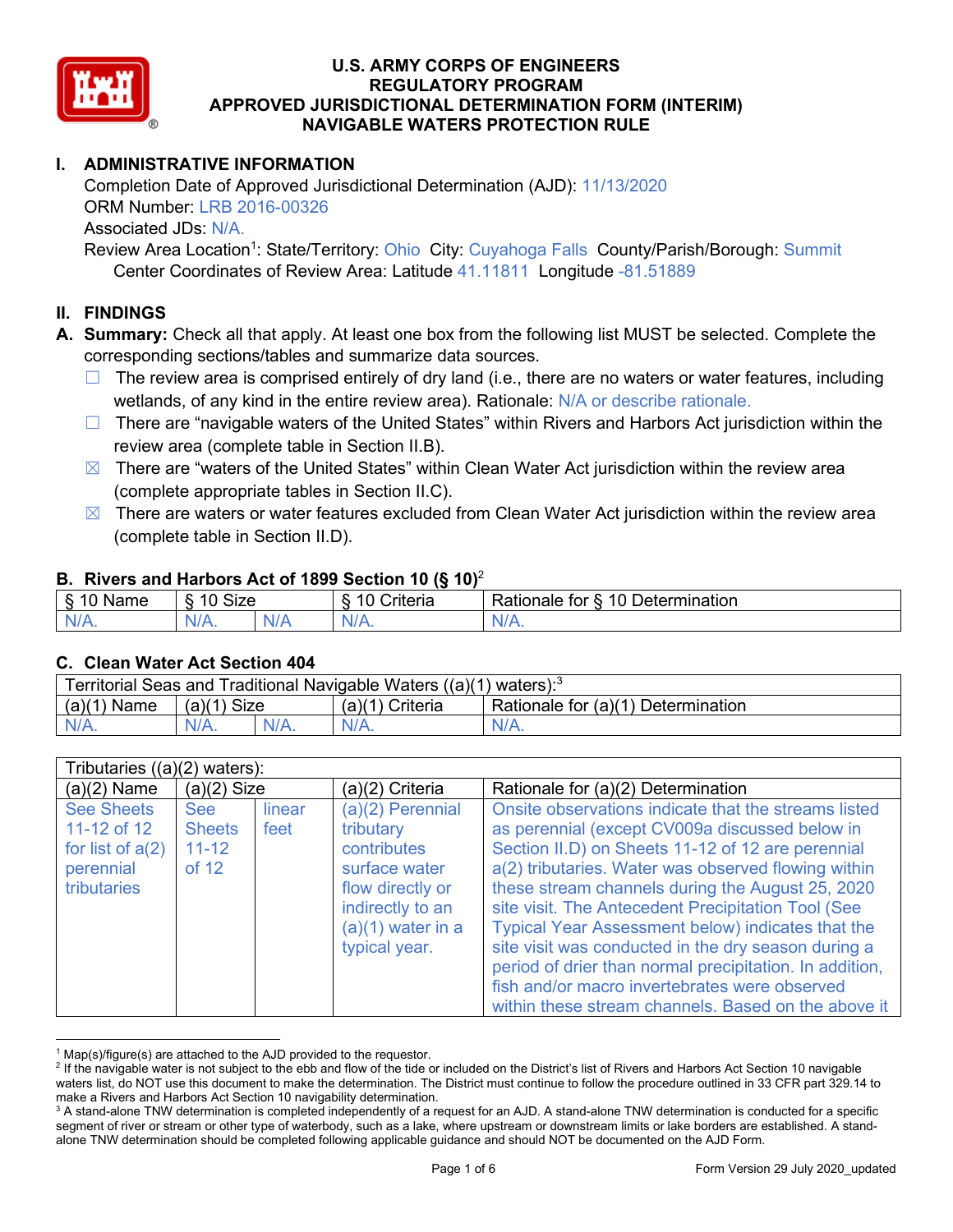

| Tributaries $((a)(2)$ waters):                                                               |                                                   |                |                                                                                                                                                    |                                                                                                                                                                                                                                                                                                                                                                                                                                                                                                                                                                                                                                                                     |  |  |
|----------------------------------------------------------------------------------------------|---------------------------------------------------|----------------|----------------------------------------------------------------------------------------------------------------------------------------------------|---------------------------------------------------------------------------------------------------------------------------------------------------------------------------------------------------------------------------------------------------------------------------------------------------------------------------------------------------------------------------------------------------------------------------------------------------------------------------------------------------------------------------------------------------------------------------------------------------------------------------------------------------------------------|--|--|
| $(a)(2)$ Name                                                                                | $(a)(2)$ Size                                     |                | (a)(2) Criteria                                                                                                                                    | Rationale for (a)(2) Determination                                                                                                                                                                                                                                                                                                                                                                                                                                                                                                                                                                                                                                  |  |  |
|                                                                                              |                                                   |                |                                                                                                                                                    | was determined that these streams are perennial<br>a(2) tributaries.                                                                                                                                                                                                                                                                                                                                                                                                                                                                                                                                                                                                |  |  |
| <b>See Sheets</b><br>11-12 of 12<br>for list of $a(2)$<br><i>intermittent</i><br>tributaries | <b>See</b><br><b>Sheets</b><br>$11 - 12$<br>of 12 | linear<br>feet | $(a)(2)$ Intermittent<br>tributary<br>contributes<br>surface water<br>flow directly or<br>indirectly to an<br>$(a)(1)$ water in a<br>typical year. | Onsite observations indicate that the streams listed<br>as intermittent (except CV001, CV006, CV009c, and<br>GO057 discussed in Section II. D below) on Sheets<br>11-12 of 12 are intermittent a(2) tributaries. Water<br>was observed pooled within the these stream<br>channels, but none was observed flowing at the<br>surface. Water was observed flowing a few inches<br>below the surface when the substrate was<br>excavated with a shovel. Since the site visit was<br>conducted in the dry season during a period of drier<br>than normal precipitation it was determined that the<br>streams flow intermittently (see Typical Year<br>Assessment below). |  |  |

| Lakes and ponds, and impoundments of jurisdictional waters $((a)(3)$ waters): |               |         |                 |                                    |  |  |
|-------------------------------------------------------------------------------|---------------|---------|-----------------|------------------------------------|--|--|
| $(a)(3)$ Name                                                                 | $(a)(3)$ Size |         | (a)(3) Criteria | Rationale for (a)(3) Determination |  |  |
| $N/A$ .                                                                       | $N/A$ .       | $N/A$ . | $N/A$ .         | $N/A$ .                            |  |  |

| Adjacent wetlands ((a)(4) waters): |                   |         |                     |                                                      |
|------------------------------------|-------------------|---------|---------------------|------------------------------------------------------|
| $(a)(4)$ Name                      | $(a)(4)$ Size     |         | $(a)(4)$ Criteria   | Rationale for (a)(4) Determination                   |
| <b>See Sheets</b>                  | <b>See</b>        | acre(s) | $(a)(4)$ Wetland    | Onsite observations indicate that the wetlands       |
| 8-10 of 12 for                     | <b>Sheets</b>     |         | abuts an $(a)(1)$ - | identified as jurisdictional on Sheets 8-10 of 12    |
| list of $a(4)$                     | 8-10 of           |         | $(a)(3)$ water.     | directly abut at least one of the streams identified |
| abutting                           | $12 \overline{ }$ |         |                     | above as a(2) waters. Therefore, they are Clean      |
| wetlands                           |                   |         |                     | Water Act Section 404 a(4) waters.                   |

## **D. Excluded Waters or Features**

| Excluded waters $((b)(1) - (b)(12))$ : <sup>4</sup> |                       |                |                                                                                                                                                                |                                                                                                                                                                                                                                                                                                                                                                                                                                                                                                                                      |  |  |  |
|-----------------------------------------------------|-----------------------|----------------|----------------------------------------------------------------------------------------------------------------------------------------------------------------|--------------------------------------------------------------------------------------------------------------------------------------------------------------------------------------------------------------------------------------------------------------------------------------------------------------------------------------------------------------------------------------------------------------------------------------------------------------------------------------------------------------------------------------|--|--|--|
| <b>Exclusion Name</b>                               | <b>Exclusion Size</b> |                | Exclusion <sup>5</sup>                                                                                                                                         | <b>Rationale for Exclusion Determination</b>                                                                                                                                                                                                                                                                                                                                                                                                                                                                                         |  |  |  |
| <b>CV009a</b>                                       | 207                   | linear<br>feet | $(b)(1)$ Surface<br>water channel<br>that does not<br>contribute surface<br>water flow directly<br>or indirectly to an<br>$(a)(1)$ water in a<br>typical year. | Stream CV009a was observed to be flowing at<br>the time of the August 25, 2020 site visit.<br>Therefore, it was determined to be a perennial<br>stream channel. However, there was no<br>observed surface connection to an a(1) water in<br>a typical year. CV009a was observed to flow into<br>wetland CV009. However, there was no<br>observed flow from CV009 to any a(1) water.<br>CV009 was circumnavigated during the site visit<br>and no observed surface water connection was<br>observed connecting the wetland to an a(1) |  |  |  |

<sup>4</sup> Some excluded waters, such as (b)(2) and (b)(4), may not be specifically identified on the AJD form unless a requestor specifically asks a Corps district to do so. Corps districts may, in case-by-case instances, choose to identify some or all of these waters within the review area.

<sup>5</sup> Because of the broad nature of the (b)(1) exclusion and in an effort to collect data on specific types of waters that would be covered by the (b)(1) exclusion, four sub-categories of (b)(1) exclusions were administratively created for the purposes of the AJD Form. These four sub-categories are not new exclusions, but are simply administrative distinctions and remain (b)(1) exclusions as defined by the NWPR.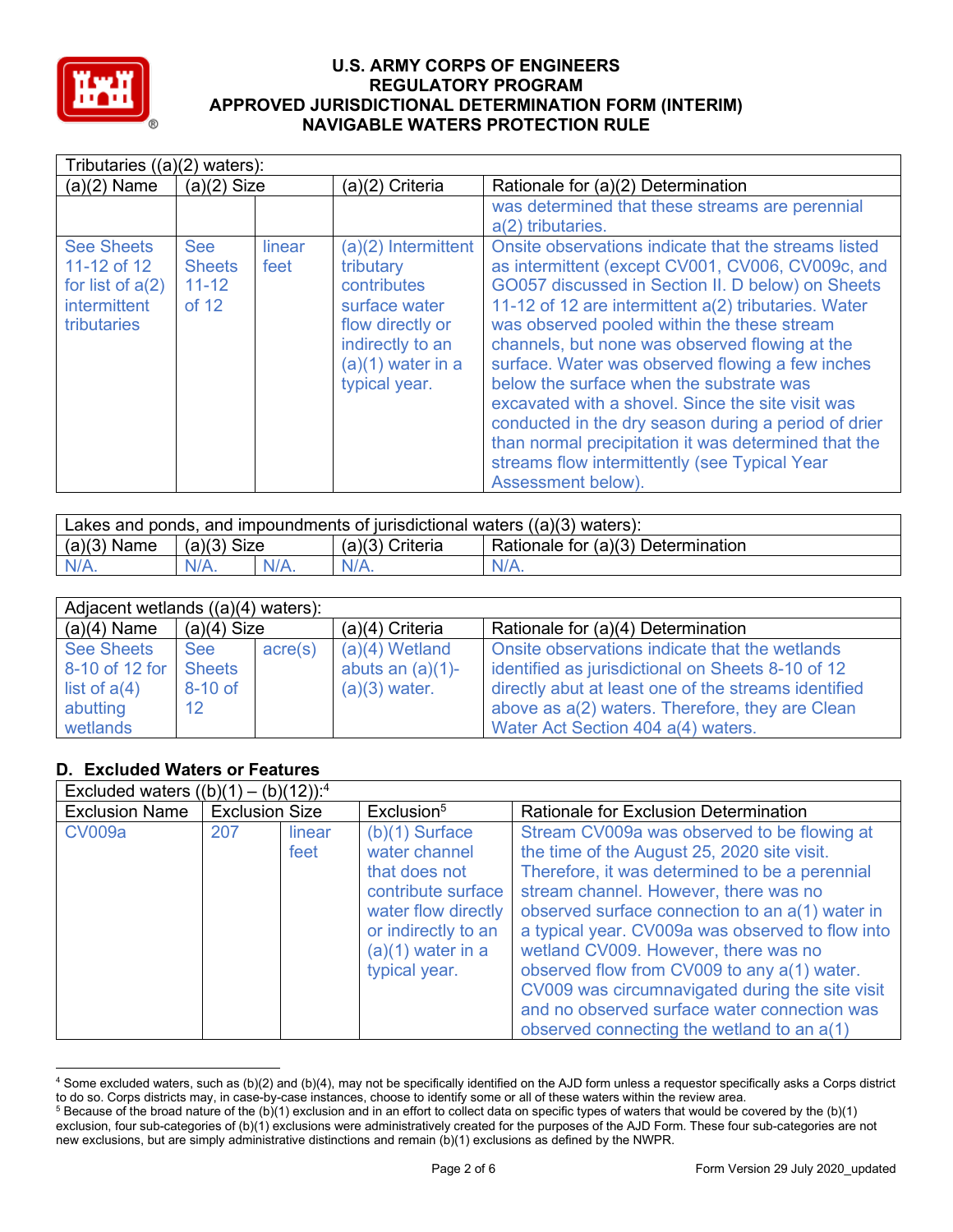

| Excluded waters $((b)(1) - (b)(12))$ : <sup>4</sup>              |                                                   |                |                                                                                                                                                                |                                                                                                                                                                                                                                                                                                                                                                                                                                                                                                                                                                                                                                                                                                                                                                                                                                                                                                                                                                                                                                                                                                                                                                                                                                                                                                                                                                                                                                                                                                                                                                                                                                                                                                                                                                                                                  |
|------------------------------------------------------------------|---------------------------------------------------|----------------|----------------------------------------------------------------------------------------------------------------------------------------------------------------|------------------------------------------------------------------------------------------------------------------------------------------------------------------------------------------------------------------------------------------------------------------------------------------------------------------------------------------------------------------------------------------------------------------------------------------------------------------------------------------------------------------------------------------------------------------------------------------------------------------------------------------------------------------------------------------------------------------------------------------------------------------------------------------------------------------------------------------------------------------------------------------------------------------------------------------------------------------------------------------------------------------------------------------------------------------------------------------------------------------------------------------------------------------------------------------------------------------------------------------------------------------------------------------------------------------------------------------------------------------------------------------------------------------------------------------------------------------------------------------------------------------------------------------------------------------------------------------------------------------------------------------------------------------------------------------------------------------------------------------------------------------------------------------------------------------|
| <b>Exclusion Name</b>                                            | <b>Exclusion Size</b>                             |                | Exclusion <sup>5</sup>                                                                                                                                         | Rationale for Exclusion Determination                                                                                                                                                                                                                                                                                                                                                                                                                                                                                                                                                                                                                                                                                                                                                                                                                                                                                                                                                                                                                                                                                                                                                                                                                                                                                                                                                                                                                                                                                                                                                                                                                                                                                                                                                                            |
| N/A.CV001,<br>CV006, CV009c,<br>and GO057                        | 249,<br>636,<br>196,<br>154                       | linear<br>feet | $(b)(1)$ Surface<br>water channel<br>that does not<br>contribute surface<br>water flow directly<br>or indirectly to an<br>$(a)(1)$ water in a<br>typical year. | water. It was determined that CV009a has<br>subsurface flow to the nearest a(2) tributary<br>(Cuyahoga River). CV009a loses surface flow<br>approximately 250 linear feet from the nearest<br>a(2) water. CV009a flows into an area<br>dominated by alluvial sand and gravel substrate<br>that was historically used as a dumping ground<br>for construction debris. Based on the natural<br>substrate (which is porous and does not retain<br>water well) and historic manipulation of the<br>landscape it has been determined that the flow<br>from CV009a no longer flows via surface flow to<br>the nearest a(2) waterway. Along the banks of<br>the Cuyahoga River, downslope and in the<br>general direction where CV009a would natural<br>flow, groundwater was observed diffusely<br>seeping out of the ground. It is believed that this<br>groundwater originates with CV009a. However,<br>ground water alone (and it has been determined<br>CV009a is not a subterranean stream) is<br>excluded from Section 404 jurisdiction.<br>Therefore, based on the above CV009a is<br>determined to by an excluded b(1) water.<br>Streams CV001, CV006. CV009c, and GO057<br>were determined to be intermittent tributaries.<br>Water was observed pooled within the four<br>stream channels, but none was observed flowing<br>at the surface. Water was observed flowing a<br>few inches below the surface when the substrate<br>was excavated with a shovel. However, there<br>was no observed surface connection to an a(1)<br>water in a typical year. It was observed that<br>these stream channels' surface water flow<br>becomes subsurface before reaching the<br>nearest a(2) waters. The area immediately<br>downstream and downgrade of the locations<br>where these streams lose surface water flow |
|                                                                  |                                                   |                |                                                                                                                                                                | was traversed and assessed for evidence of<br>stream channels and surface water. None was<br>observed. Therefore, it has been determined that<br>these streams are excluded b(1) waters.                                                                                                                                                                                                                                                                                                                                                                                                                                                                                                                                                                                                                                                                                                                                                                                                                                                                                                                                                                                                                                                                                                                                                                                                                                                                                                                                                                                                                                                                                                                                                                                                                         |
| See Sheets 11-<br>12 of 12 for a list<br>of ephemeral<br>streams | <b>See</b><br><b>Sheets</b><br>$11 - 12$<br>of 12 | linear<br>feet | (b)(3) Ephemeral<br>feature, including<br>an ephemeral<br>stream, swale,<br>gully, rill, or pool.                                                              | These streams were observed to be ephemeral<br>stream channels. This was based on a<br>combination of the following - channel size, lack<br>of flow, watershed size, and absence of<br>groundwater. The channels were all<br>approximately between 2-3 feet in width, which<br>can be evidence of infrequent flow. There was                                                                                                                                                                                                                                                                                                                                                                                                                                                                                                                                                                                                                                                                                                                                                                                                                                                                                                                                                                                                                                                                                                                                                                                                                                                                                                                                                                                                                                                                                     |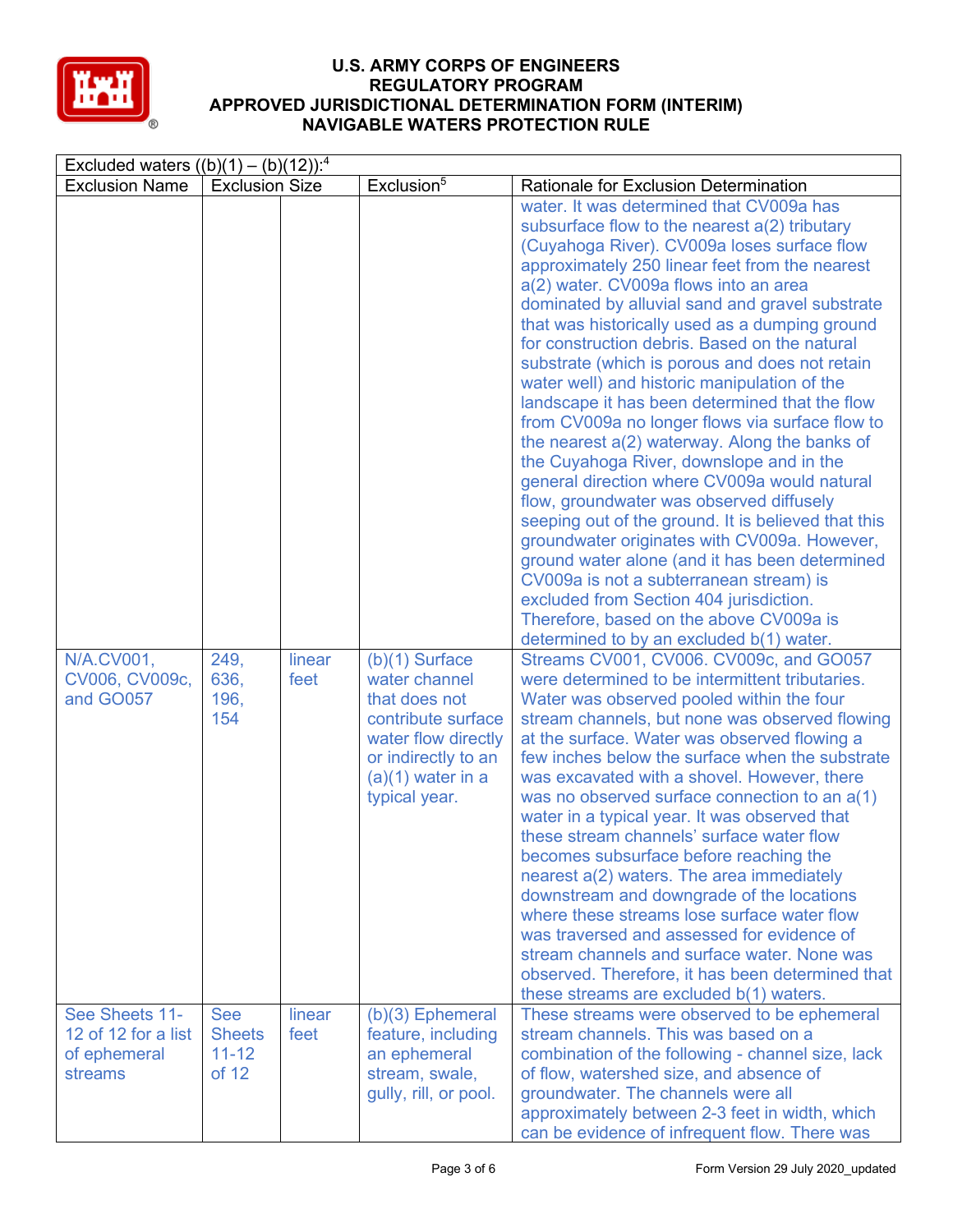

| Excluded waters $((b)(1) - (b)(12))$ : <sup>4</sup>                    |                                              |                  |                                    |                                                                                                                                                                                                                                                                                                                                                                                                                                                                                                                                                                                                                                                                                                                                                                                                                                                                                                                                                                                                                                                                                                                                                                                                                                                                                                                                                                            |  |  |
|------------------------------------------------------------------------|----------------------------------------------|------------------|------------------------------------|----------------------------------------------------------------------------------------------------------------------------------------------------------------------------------------------------------------------------------------------------------------------------------------------------------------------------------------------------------------------------------------------------------------------------------------------------------------------------------------------------------------------------------------------------------------------------------------------------------------------------------------------------------------------------------------------------------------------------------------------------------------------------------------------------------------------------------------------------------------------------------------------------------------------------------------------------------------------------------------------------------------------------------------------------------------------------------------------------------------------------------------------------------------------------------------------------------------------------------------------------------------------------------------------------------------------------------------------------------------------------|--|--|
| <b>Exclusion Name</b>                                                  | <b>Exclusion Size</b>                        |                  | Exclusion <sup>5</sup>             | <b>Rationale for Exclusion Determination</b>                                                                                                                                                                                                                                                                                                                                                                                                                                                                                                                                                                                                                                                                                                                                                                                                                                                                                                                                                                                                                                                                                                                                                                                                                                                                                                                               |  |  |
|                                                                        |                                              |                  |                                    | no observed flow nor standing pools (see Typical<br>Year Assessment below)). Additionally, it was<br>determined that the entire watershed size for<br>each of these streams is approximately 1 acre in<br>size; so, unless groundwater is present there is<br>an insufficient amount of precipitation to make<br>the stream intermittent or perennial. While<br>onsite, Corps staff walked the length of the<br>stream channel looking for evidence of<br>groundwater influence - there were no observed<br>seeps or springs. In addition, vegetation (i.e.<br>skunk cabbage, royal fern) that are most<br>commonly observed in areas of groundwater<br>influence were not observed onsite nor were<br>oxidized rhizospheres observed on vegetation<br>present within the channels. Therefore, it was<br>determined there is no groundwater influence<br>and hydrology is strictly from precipitation. In<br>addition, to confirm onsite observations the<br>Akron East and Akron West, OH 7.5 min USGS<br>Quads were reviewed to determine<br>presence/absence of onsite stream channels.<br>The USGS quad does not identify any stream<br>channels onsite corresponding to the location of<br>these streams. Thus, based on the above, it was<br>determined that the stream channels identified<br>as ephemeral on Sheets 11-12 of 12 are<br>excluded ephemeral streams. |  |  |
| See Sheets 8-10<br>of 12 for a list of<br>excluded $b(1)$<br>wetlands. | <b>See</b><br><b>Sheets</b><br>8-10 of<br>12 | $\text{acre}(s)$ | $(b)(1)$ Non-<br>adjacent wetland. | Onsite observations indicate that the wetlands<br>identified as non-jurisdictional on Sheets 8-10 of<br>12 are non-adjacent b(1) waters. These<br>wetlands do not meet any of the four criteria that<br>would make an (a)(4) adjacent water subject to<br>jurisdiction under Section 404 of the Clean<br><b>Water Act. These wetlands were</b><br>circumnavigated during the site visit. No defined<br>channels/tributaries/ditches were observed<br>flowing from these wetlands to any (a)(1-3)<br>water. Based on site observations the nearest<br>a(1-3) waters would not flood any of the wetland<br>area at least once during a typical year. The<br>nearest evidence of typical year flow (i.e. debris,<br>leaf wracking) is located approximately 1-10 feet<br>from the onsite a(2) tributaries. These wetlands<br>are all located further than 10 feet from the<br>nearest a(2) tributaries. Also, there are no<br>natural berms or the like located between the<br>a(2) onsite waters and these wetlands. Based on                                                                                                                                                                                                                                                                                                                                                |  |  |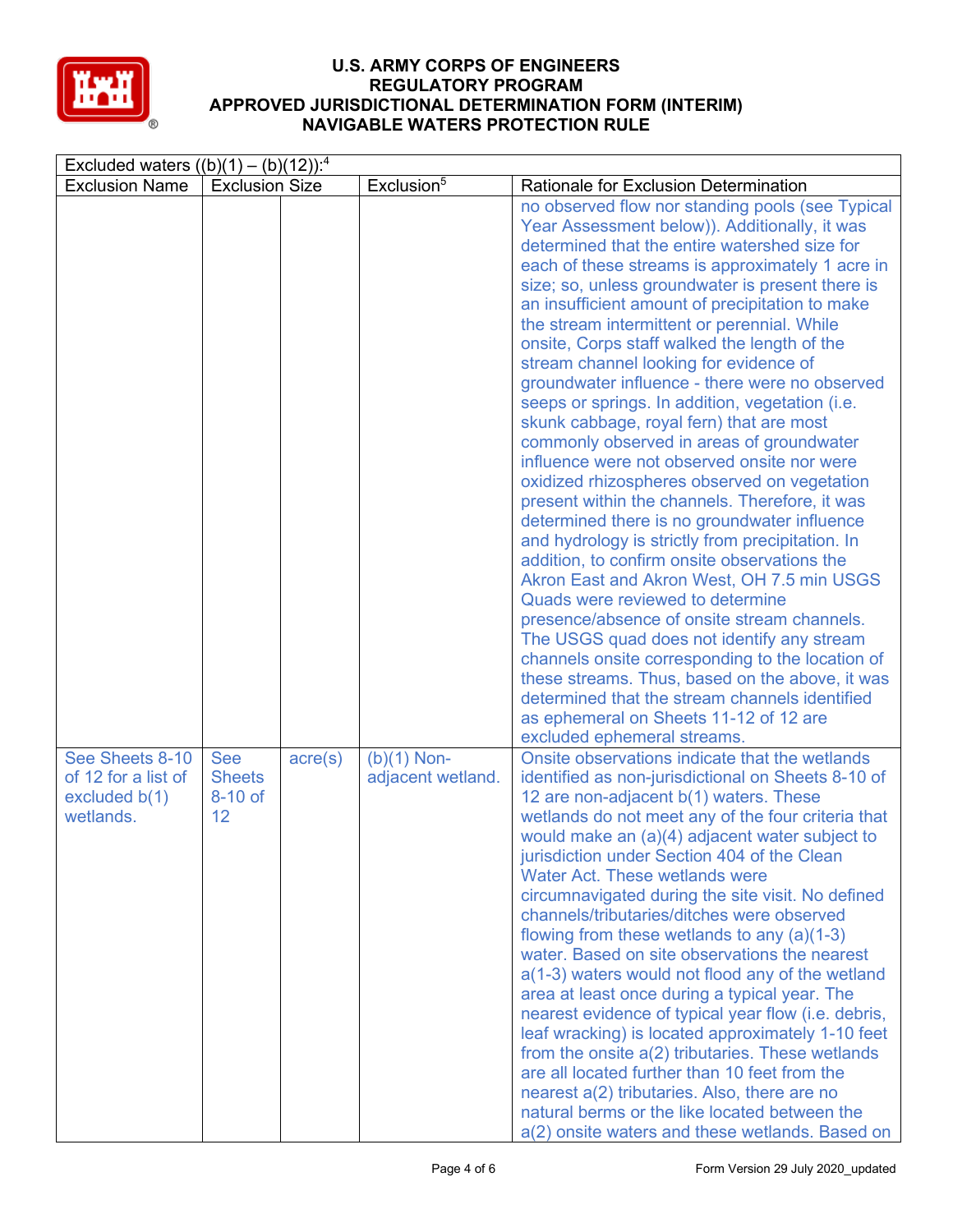

| Excluded waters $((b)(1) - (b)(12))^{4}$ |                       |  |                        |                                              |  |  |  |
|------------------------------------------|-----------------------|--|------------------------|----------------------------------------------|--|--|--|
| <b>Exclusion Name</b>                    | <b>Exclusion Size</b> |  | Exclusion <sup>5</sup> | <b>Rationale for Exclusion Determination</b> |  |  |  |
|                                          |                       |  |                        | the above it has been determined that these  |  |  |  |
|                                          |                       |  |                        | wetlands are b(1) excluded waters.           |  |  |  |

## **III. SUPPORTING INFORMATION**

**A. Select/enter all resources** that were used to aid in this determination and attach data/maps to this document and/or references/citations in the administrative record, as appropriate.

 $\boxtimes$  Information submitted by, or on behalf of, the applicant/consultant: Wetlands & Other Waters Delineation Report – Gorge Dam Removal, prepared by Summit Metro Parks Natural Resource

Management Department, October 2019.

This information is sufficient for purposes of this AJD. Rationale: N/A.

- $\Box$  Data sheets prepared by the Corps: Title(s) and/or date(s).
- $\Box$  Photographs: Select. Title(s) and/or date(s).
- $\boxtimes$  Corps site visit(s) conducted on: August 25, 2020
- ☐ Previous Jurisdictional Determinations (AJDs or PJDs): ORM Number(s) and date(s).
- ☒ Antecedent Precipitation Tool: *provide detailed discussion in Section III.B*.
- ☐ USDA NRCS Soil Survey: Title(s) and/or date(s).
- $\Box$  USFWS NWI maps: Title(s) and/or date(s).
- ☒ USGS topographic maps: Akron East and Akron West, OH 7.5 min

| othol aata oodi ood adda to aha in tino adtonnination. |                                                 |  |  |  |  |
|--------------------------------------------------------|-------------------------------------------------|--|--|--|--|
| Data Source (select)                                   | Name and/or date and other relevant information |  |  |  |  |
| USGS Sources                                           | $N/A$ .                                         |  |  |  |  |
| USDA Sources                                           | $N/A$ .                                         |  |  |  |  |
| <b>NOAA Sources</b>                                    | $N/A$ .                                         |  |  |  |  |
| <b>USACE Sources</b>                                   | N/A                                             |  |  |  |  |
| <b>State/Local/Tribal Sources</b>                      | $N/A$ .                                         |  |  |  |  |
| <b>Other Sources</b>                                   | N/A                                             |  |  |  |  |

## **Other data sources used to aid in this determination:**

**B. Typical year assessment(s):** The subject parcel's latitude/longitude was entered into the Antecedent Precipitation Tool (APT) which was used to determine average precipitation, total precipitation over the 90 days preceding the Corps' site visit, and whether the site visit was conducted under dry, normal or wet conditions. The APT pulled precipitation data from the nearest five weather stations – Akron Fulton INTL AP, Akron, Cuyahoga Falls 1.1 SE, Ravenna 2 S, and Cleveland. The APT shows that normal precipitation at the location of the site is between the 30th (2.2") and 70th (5.3") percentiles. The APT indicates that 0-30 days prior to the visit precipitation was 1.7" which is below the 30th percentile. Thirty to 60 days prior the APT indicates that precipitation was 0.7" which is also below the 30th percentile and 60 to 90 days prior precipitation was 2.9" which is between the 30th and 70th percentiles. Therefore, one to two months prior to the site visit rainfall was below normal precipitation, and three months prior to the date of the site visit precipitation was considered to be normal for that time of year.

The APT, using a weighted approach, indicates that the site visit was conducted during a period of drier than normal precipitation.